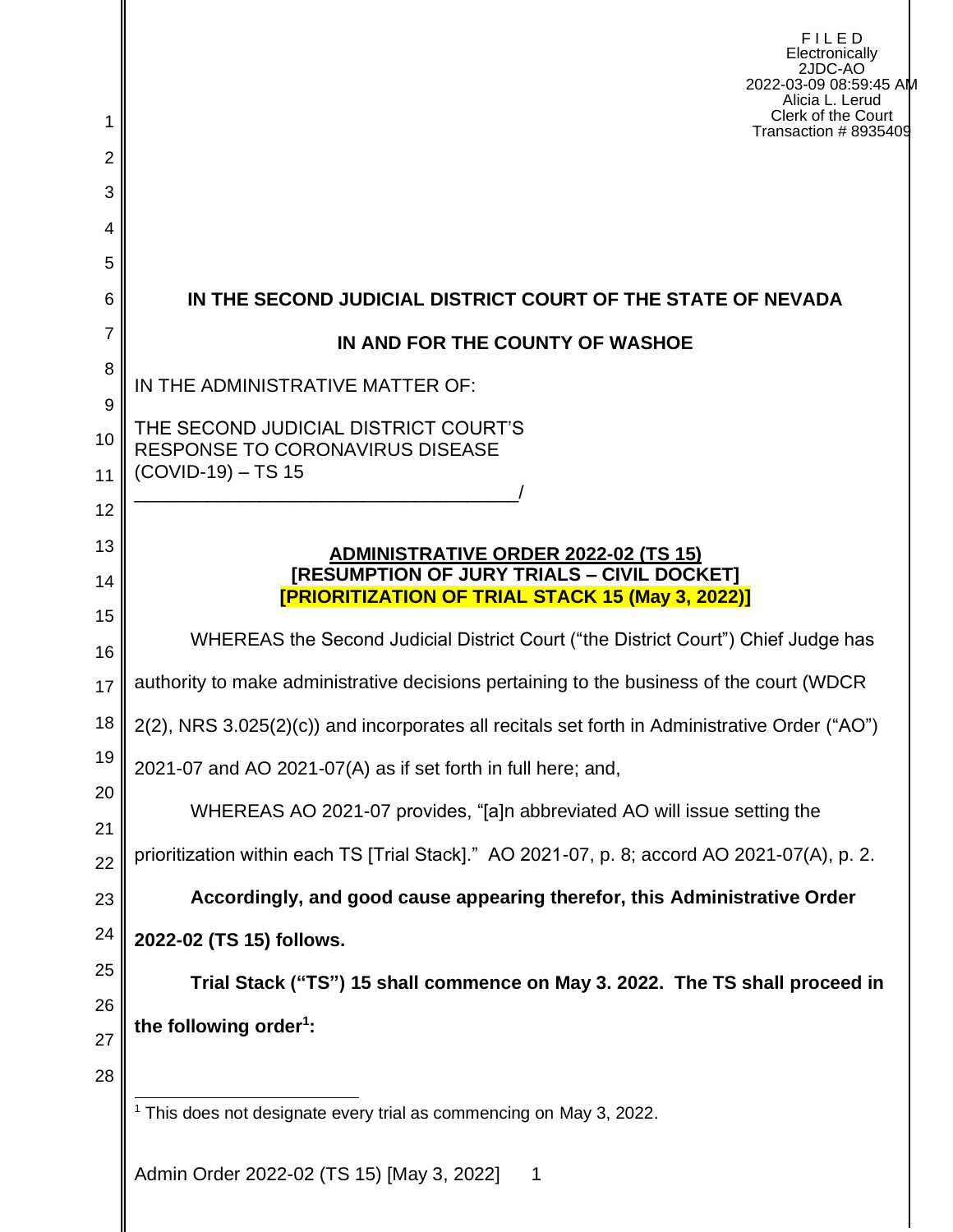| 1<br>2                                                         | <b>TRIAL</b><br><b>STACK</b><br><b>POSITION</b>    | DEPT.                                                                                                                                                                                                                                                                                                                                  | <b>CASE NO.</b> | <b>NAME</b>                                                       | EST.<br><b>DAYS</b> |  |  |
|----------------------------------------------------------------|----------------------------------------------------|----------------------------------------------------------------------------------------------------------------------------------------------------------------------------------------------------------------------------------------------------------------------------------------------------------------------------------------|-----------------|-------------------------------------------------------------------|---------------------|--|--|
| 3                                                              | 1                                                  | 15                                                                                                                                                                                                                                                                                                                                     | CV18-02441      | Debora Caplis v. Reno Run, LLC                                    | 5                   |  |  |
| 4                                                              | $\overline{2}$                                     | 4                                                                                                                                                                                                                                                                                                                                      | CV20-01247      | Svetlana Fuller v. Laurie Coombs/Intervenor:<br><b>State Farm</b> | 5                   |  |  |
| 5                                                              | $\mathbf{3}$                                       | $\overline{7}$                                                                                                                                                                                                                                                                                                                         | CV20-01610      | Mari Jo Sedgwick v. Jack Nelson, et al                            | 10                  |  |  |
| 6                                                              | 4                                                  | 15                                                                                                                                                                                                                                                                                                                                     | CV18-01399      | Richard Timmerman v. Kevin J. Dube                                | 5                   |  |  |
| 7                                                              | 5                                                  | 1                                                                                                                                                                                                                                                                                                                                      | CV18-01629      | Militante v. Steve Vandermay, et al                               | $\overline{7}$      |  |  |
| 8                                                              | 6                                                  | 1                                                                                                                                                                                                                                                                                                                                      | CV19-01559      | Chase Fleming, et al. v. Platinum LV, et al                       | 5                   |  |  |
| 9                                                              | $\overline{7}$                                     | 1                                                                                                                                                                                                                                                                                                                                      | CV19-02206      | Alisha Fennelly v. Marilee Hunt-Mallett                           | $\overline{7}$      |  |  |
| 10                                                             | 8                                                  | 10                                                                                                                                                                                                                                                                                                                                     | CV20-00608      | Liana Naarrete v. Robert N. Pratt                                 | 5                   |  |  |
| 11                                                             | 9                                                  | 6                                                                                                                                                                                                                                                                                                                                      | CV20-00860      | John E. Ohlin v. Gabriel Rendon Ruiz, et al                       | 5                   |  |  |
| 12                                                             | 10                                                 | 6                                                                                                                                                                                                                                                                                                                                      | CV20-01213      | Matthew Jeffress, et al v. El Aero Services, et al                |                     |  |  |
| 13                                                             | 11                                                 | 4                                                                                                                                                                                                                                                                                                                                      | CV20-01559      | Gary B. Thomsen v. Alen S. Levin, et al                           | 3                   |  |  |
| 14                                                             | 12                                                 | 6                                                                                                                                                                                                                                                                                                                                      | CV20-01828      | Wayne Thomas v. Erika Villasenor                                  | $\overline{7}$      |  |  |
| 15                                                             | 13                                                 | 3                                                                                                                                                                                                                                                                                                                                      | CV20-02083      | Alvin & Pawan Puneet Franklin v. Taylor Made<br>Home              | 15                  |  |  |
| 16                                                             | 14                                                 | $\overline{7}$                                                                                                                                                                                                                                                                                                                         | CV21-00421      | Brent Giacchetti v. Send It Trucking, et al                       | 5                   |  |  |
| 17                                                             | <b>Floating A</b>                                  | <b>STP</b>                                                                                                                                                                                                                                                                                                                             | CV21-00562      | Jeffrey Lanini v. State Farm                                      | 1                   |  |  |
| 18<br>19<br>20<br>21<br>22<br>23<br>24<br>25<br>26<br>27<br>28 | $\frac{1}{2}$                                      | Counsel are directed to contact the Assigned Department to set the following if<br>not already set and heard:<br>Ninety (90) day status hearing to advise the Court if the parties have<br>participated in a settlement conference or private mediation;<br>Final Calendar Call hearing ("FCC") to be heard on or about April 1, 2022. |                 |                                                                   |                     |  |  |
|                                                                | AO 2022-02 (TS 15) [May 3, 2022]<br>$\overline{2}$ |                                                                                                                                                                                                                                                                                                                                        |                 |                                                                   |                     |  |  |